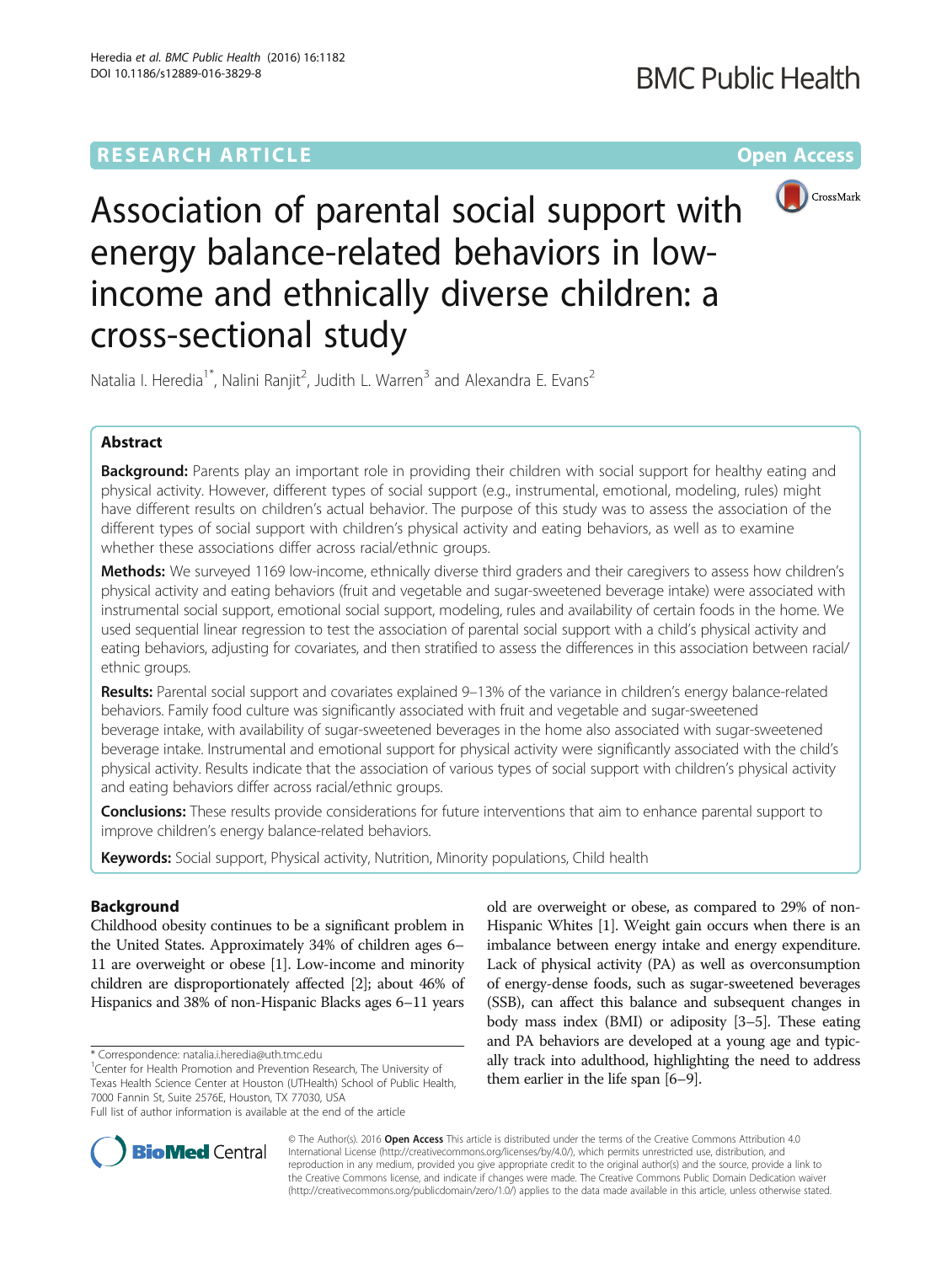Parents' influence on children's PA and eating behaviors is exercised largely through the social support that they provide [\[10](#page-10-0)–[15\]](#page-10-0). A variety of parental social support behaviors for children's eating and PA have been identified, including instrumental and emotional support, modeling, having rules, and certain foods being available or unavailable at home [[16](#page-10-0)–[19](#page-10-0)]. Instrumental social support refers to tangible behaviors, and is illustrated, for example, by parents helping their child select and prepare healthy snacks or helping them do physical activity [\[18, 20](#page-10-0)–[22](#page-10-0)]. Emotional support is intangible and is evident when parents provide encouragement for eating healthy foods or engaging in PA [[23](#page-10-0), [24\]](#page-10-0), and by demonstrating these behaviors themselves, parents model proper eating or exercise to their children [[17](#page-10-0), [25](#page-10-0), [26\]](#page-10-0). Setting rules about healthy eating, for example, what or how much of a specific food the child may have, is another form of parental support that can influence behavior [\[27\]](#page-10-0). Lastly, ensuring that fruits and vegetables (FV) are readily available in the home and that SSB are not has been shown to be a significant predictor of healthy eating [\[17](#page-10-0), [28](#page-10-0)–[31\]](#page-10-0). Each type of social support serves a different role and the impact on behavior can vary across the different types [[23, 32](#page-10-0), [33](#page-10-0)]. A better understanding of how the different types of social support contribute to children's behaviors can help inform parenting practices and interventions targeting parenting practices [\[18, 23](#page-10-0)].

Although there is a wealth of research demonstrating associations between parental social support and children's energy-balance and related behaviors, little is known about these associations among low socioeconomic status (SES) and minority children [\[12, 34](#page-10-0)]. The identified link between parental social support and children's energy balancerelated behaviors may be different in low SES communities, given the important influence of the built and the food environments and their difference between high and low SES groups [\[35](#page-10-0)–[38](#page-10-0)]. Although some studies have demonstrated that the relationship holds in low SES and minority groups [[39](#page-10-0)–[42](#page-10-0)], few researchers have investigated the relative importance of the various types of parental social support in these communities or have explicitly examined ethnic/racial differences [\[43](#page-10-0), [44](#page-10-0)]. For example, Donnelly and Springer, found that social support was significantly associated with vegetable intake in Hispanic children; this association was not found in White or African-American children [\[42](#page-10-0)]. More research is needed on how the various types of parental social support are associated with PA and eating behaviors among low SES and minority children.

The purpose of this study was to assess the association of various types of parental social support with a child's PA and healthy eating in a sample of low SES, ethnically diverse third-grade students. Additionally, we determined how these associations varied across racial/ethnic categories. For this study, healthy eating was operationalized as more consumption of FV and less consumption of SSB. PA was operationalized as the number of times in the previous week children participated in sports, dance or played outdoor games during which they were very active.

### Methods

This study was approved by the University of Texas Health Science Center (HSC-SPH-10-0733) and the Texas A&M University Committees for the Protection of Human Subjects (2011–0012). The study was also approved by participating school districts' Review Committees. Parents provided their written consent to participate, as well as written consent to let their child participate in the study. Students provided written assent at the time of data collection as well.

### Study design

This research examines the baseline data of the Texas Go! Eat! Grow! (TGEG) study of third-grade students and their parents in Texas. Additional details on the project and the protocol have been published elsewhere [\[45](#page-10-0), [46](#page-10-0)]. Briefly, the goal of the 5-year TGEG study was to assess the independent and combined impact of gardening, nutrition and PA interventions on the prevalence of healthy eating, PA, and obesity status among low-income, thirdgrade students.

Researchers recruited 28 schools in 5 geographically distinct areas in Central Texas that met the following inclusion criteria: 1) classified as a Title I school, 2) located within the study's geographical area, 3) were currently implementing the Coordinated Approach to Child Health program as a coordinated school wellness program [\[47](#page-11-0), [48](#page-11-0)], 4) commitment at the district, principal, and teacher levels to participate, and 5) were willing to allow research staff to come into the school to recruit and collect data from thirdand fourth-grade students. Third-grade students at these schools were recruited at the start of the fall 2012 and 2013 school years (the intervention was implemented using a split cohort). Eligible students were enrolled as third-grade students in the participating school at the time of baseline data collection. Students were excluded if they had a special diet or if English or Spanish was not their primary language. Parents or primary caretakers of third-grade students were included as long as they were able to read English or Spanish. Researchers administered baseline questionnaires to the child and the parent/caregiver. Consenting parents completed questionnaires at home, while students completed their questionnaires in the classroom during school hours and were provided a small incentive, such as a lunch bag or water bottle. The baseline questionnaire was completed by 1326 third graders and 1206 parents. A total of 1169 parent-child dyads completed the questionnaire at baseline in fall 2012 and 2013.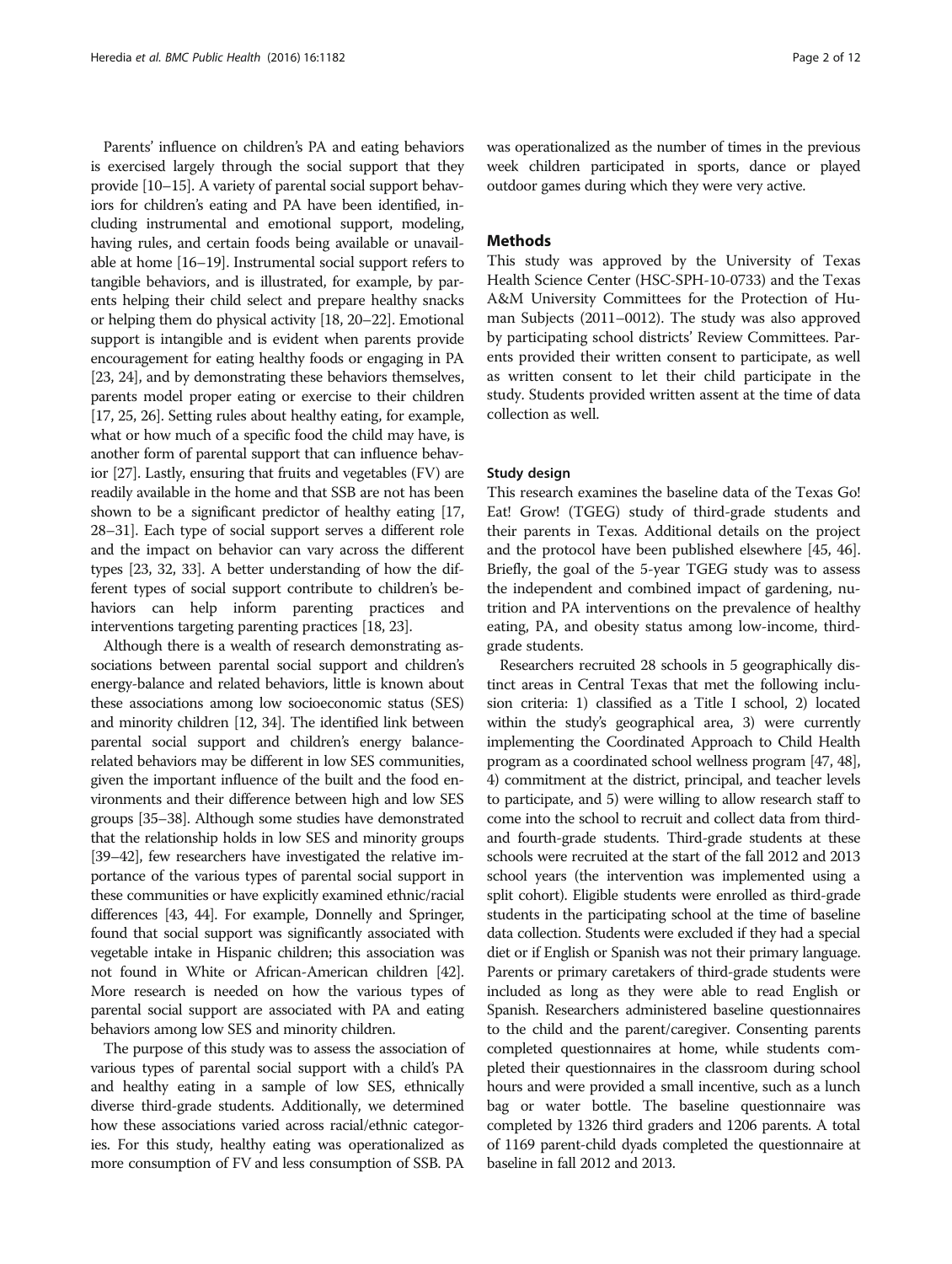### <span id="page-2-0"></span>Measures

The study measures are described below. Table 1 provides additional details on Cronbach's α or Pearson's r for the scales, response options, ranges, means and standard deviations for the social support variables. For all social support variables with more than one item, we calculated the scale score by multiplying the mean for the items in that variable by the number of items in that variable. All scales with 2 or more items demonstrated acceptable internal consistency [[49](#page-11-0), [50](#page-11-0)].

### Social support for healthy eating

We assessed family food culture using a four-question scale specifically developed for this study that asked children the following: how often they eat breakfast, eat evening meals, go out to eat, and help prepare food with their families. We measured instrumental support for healthy eating using an adapted scale of seven questions from a previously validated measure that asked if parents did several different diet-related activities with their child the previous week, including buying vegetables that their child liked or helping their child make a snack that included vegetables [[51](#page-11-0)].

Home availability and accessibility of FV was assessed by asking parents six questions about whether 100% fruit juice, vegetable juice, fresh vegetables, frozen or dried vegetables, salad and cut-up fresh vegetables were available in the home during the previous week [\[29](#page-10-0)]. We assessed home availability of SSB with a single question asking parents how often soft-drinks or SSB were available in the home in the previous week.

Table 1 Main independent variables

We asked parents six questions to measure emotional support for healthy eating with example statements such as, "I show approval when my child eats what I want her/him to eat" and "I encourage my child to try new foods." Rules for healthy eating were assessed with three questions about parents' control of intake of sweets, high fat foods, and what the child eats away from home. We measured modeling of vegetable and SSB intake by asking parents how often their child saw them eating vegetables and drinking SSB.

### Social support for physical activity

We assessed parental modeling of PA with one question that elicited how often the child sees the parent being active. We measured instrumental support for PA with two questions gauging how many days per week parents went for a walk or did other PA with their child and emotional support with four questions that determined how much they encourage, watch, and show approval for PA.

#### Fruit and vegetable intake

Children self-reported their FV intake using previously validated measures [\[52](#page-11-0)–[54\]](#page-11-0). We asked them if they drank 100% fruit juice and if they ate fruit, orange vegetables, salads, or other vegetables during the previous day. We used a Likert-like scale for these questions with 0 indicating "No, I didn't eat/drink any of these yesterday" and 3 indicating "Yes, I ate/drank  $\times$  3 or more times yesterday." We aggregated the responses to the five questions to determine the child's total FV intake the previous day.

|        | Source Variable                              |                | # Items Response options                                    | Cronbach's a Pearson's r Potential |           | Range    | Actual<br>Range | Mean (SD)    |
|--------|----------------------------------------------|----------------|-------------------------------------------------------------|------------------------------------|-----------|----------|-----------------|--------------|
|        | Social Support for Healthy Eating            |                |                                                             |                                    |           |          |                 |              |
| Child  | Family Food Culture                          | 4              | 0 (Never or almost never) to 2<br>(almost always or always) | .64                                | <b>NA</b> | $0 - 8$  | $0 - 8$         | 5.36 (1.80)  |
| Parent | Instrumental support for<br>healthy eating   | 7              | $0$ (No) to $1$ (Yes)                                       | .76                                | <b>NA</b> | $0 - 7$  | $0 - 7$         | 4.38 (2.04)  |
| Parent | Home availability and<br>accessibility of FV | 6              | 0 (Never) to 3 (All of the time)                            | .72                                | <b>NA</b> | $0 - 18$ | $1 - 18$        | 10.75 (3.57) |
| Parent | Home availability of SSB                     |                | 0 (Never) to 3 (All of the time)                            | <b>NA</b>                          | <b>NA</b> | $0 - 3$  | $0 - 3$         | 1.59(0.87)   |
| Parent | Emotional support for healthy<br>eating      | 6              | 0 (Strongly disagree) to 4<br>(Strongly agree)              | .71                                | <b>NA</b> | $0 - 24$ | $0 - 24$        | 17.66 (3.82) |
| Parent | Rules for healthy eating                     | 3              | 0 (Strongly disagree) to 4<br>(Strongly agree)              | .77                                | <b>NA</b> | $0 - 12$ | $0 - 12$        | 8.96 (2.46)  |
| Parent | Modeling vegetable intake                    |                | 0 (Never) to 4 (About once a day)                           | NA.                                | <b>NA</b> | $0 - 4$  | $0 - 4$         | 3.48(.84)    |
| Parent | Modeling SSB                                 |                | 0 (Never) to 4 (About once a day)                           | <b>NA</b>                          | <b>NA</b> | $() - 4$ | $0 - 4$         | 2.79(1.18)   |
|        | Social Support for Physical Activity         |                |                                                             |                                    |           |          |                 |              |
| Parent | Instrumental support for PA                  | 2              | 0 (Never) to 7 (7 days)                                     | <b>NA</b>                          | .46       | $0 - 14$ | $0 - 14$        | 3.96(3.38)   |
| Parent | Emotional support for PA                     | $\overline{4}$ | 0 (Strongly disagree) to 4<br>(Strongly agree)              | .74                                | <b>NA</b> | $0 - 16$ | $0 - 16$        | 12.73 (2.52) |
| Parent | Modeling PA                                  |                | 0 (Never) to 4 (About once a day)                           | <b>NA</b>                          | <b>NA</b> | $0 - 4$  | $0 - 4$         | 3.55(.82)    |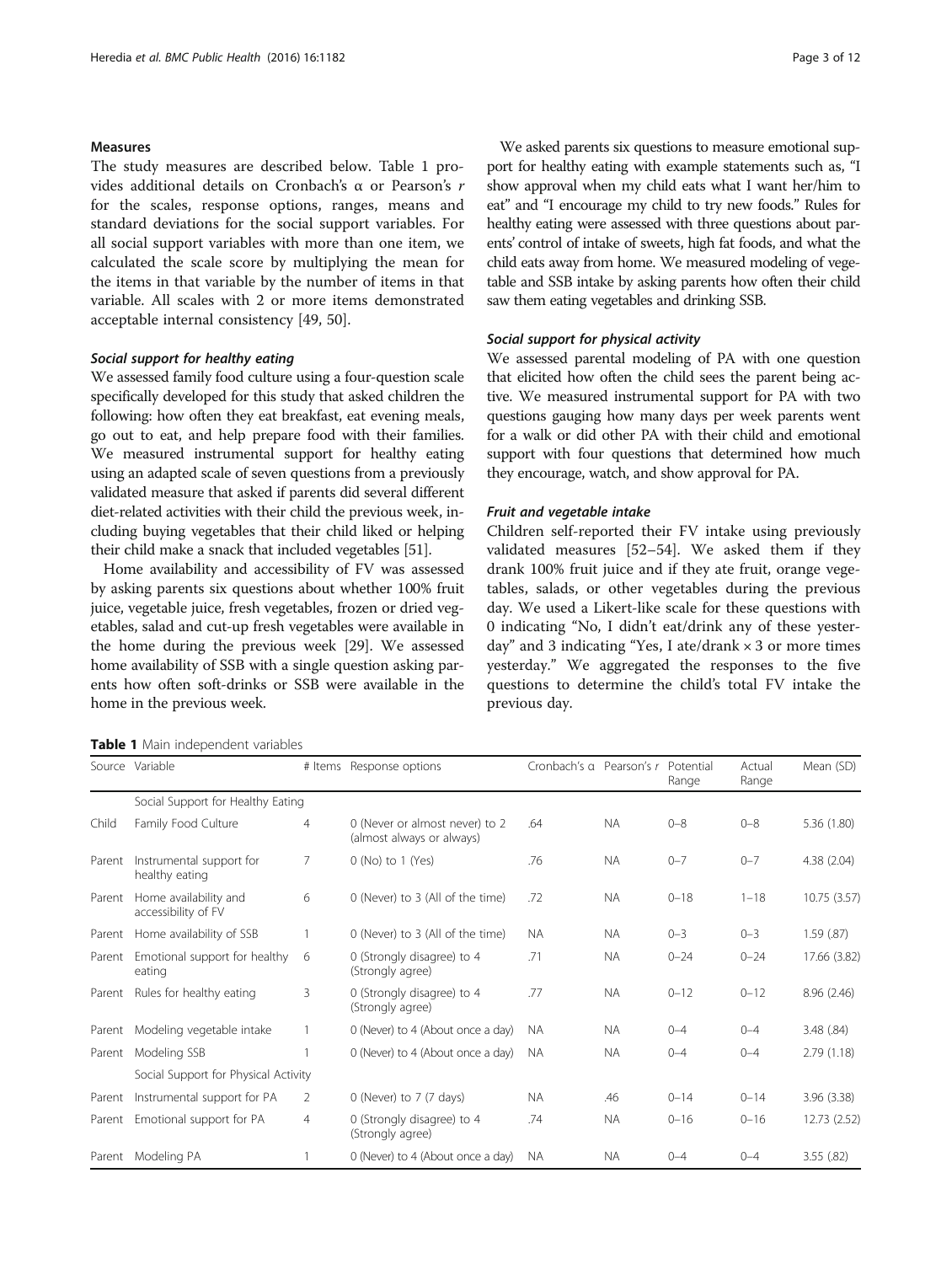### Sugar-sweetened beverage intake

Children self-reported their SSB intake in two questions, 1) if they had consumed any punch, Kool-Aid, sports drinks, or other fruit flavored drinks the previous day and 2) if they drank any regular sodas or soft drinks the previous day. Answers were on a Likert-like scale with 0 indicating "No, I didn't drink any of these yesterday" and 3 indicating "Yes, I drank × 3 or more times yesterday." We aggregated the responses to get the child's total SSB intake for the previous day.

### Physical activity

Parents reported how many times in the previous week their child engaged in sports, dance or outdoor play, outside of school. Response options ranged from 0 indicating "None" to 4 indicating "6 or more times."

### **Demographics**

Children self-reported their age and gender; parents selfreported their gender, relationship to the child, age, race, ethnicity, employment status, highest level of education, and marital status. Food insecurity was measured on a scale from "almost always" to "almost never or never" by asking parents "How often do you run out of food before the end of the month because you can't afford to buy more?" [\[55](#page-11-0)]. Parents were asked what language was spoken at home with answer choices of English, Spanish, or Other. They were also asked if the family received federal benefits, such as the Supplemental Nutrition Assistance Program (SNAP) and The Special Supplemental Nutrition Assistance Program for Women, Infants, and Children (WIC), and whether their child received a free or reduced-cost school lunch.

### Anthropometric measures

Height and weight were collected during school site visits by two project staff members who were trained by the program director and certified for essential skills [[45\]](#page-10-0). Height was measured using the Perspective Enterprise Model PE-AIM-10 stadiometers and weight using the Tanita scale model BWB-800S. BMI was calculated from height and weight data, and the students were placed into BMI categories using growth charts from the Centers for Disease Control and Prevention [\[56](#page-11-0)].

### Data analysis

Preliminary descriptive analyses were conducted by examining frequency distributions of key demographic variables in the sample. The levels of the different types of parental social support for eating and PA behavior were compared across the demographic categories (gender, BMI, race/ethnicity) of children using independent samples t-test or one-way ANOVA, as appropriate. We then used sequential linear regression with listwise deletion to assess the relationship between social support variables and FV intake, SSB intake, and PA, while controlling for important covariates, including race/ethnicity variables, gender, BMI zscore, food security, receiving free or reduced-cost lunch, and parental education [\[57](#page-11-0)–[59\]](#page-11-0). For all three energy balance outcomes, we entered child's gender, BMI, race/ethnicity, receiving free or reduced-cost lunch, and parental education into step 1, food insecurity into step 2, and the social support variables into step 3. The threshold for significance was set at  $p < .05$ .

# Results

### Sample characteristics

There were 1169 parent-child dyads included in this study (Table [2\)](#page-4-0). Children were third-grade students in Texas, between the ages of 7 and 11. Students were 42% female, 33% Hispanic, and 74% received free or reduced-cost lunch. Of the parents and caregivers, 83% were female. Almost 92% of caregivers indicated they were a parent, while 5% indicated they were a grandparent or other caregiver, and 3% were missing (not shown in table). About 51% of parents had a high school diploma, GED, or less education. In our sample, 42% of families indicated that they received SNAP, 12% received WIC, and 41% said that the family sometimes or almost always experienced food insecurity.

## Level of parental support by sex, race/ethnicity, and weight status

There was a significant difference between boys and girls for family food culture and instrumental support for healthy eating, with girls having a higher mean for both (Table [3\)](#page-5-0). There were also significant differences between racial/ethnic groups for home availability and accessibility of FV, emotional support for healthy eating, rules for eating, modeling of vegetable intake and modeling SSB intake (Table [3](#page-5-0)). Black children had a higher mean for home availability and accessibility of FV and rules for eating compared to the other three groups. White children had the highest mean for emotional support for healthy eating and modeling of vegetable intake, while Hispanic children had the highest mean for modeling SSB intake. Lastly, there were also significant differences by child's weight status for emotional support for healthy eating and modeling of vegetable intake (Table [3\)](#page-5-0). Interestingly, overweight children had the highest mean for emotional support for healthy eating and normal weight children had the highest mean for modeling of vegetable intake.

# Associations between parental social support and healthy eating

After adjusting for covariates the sequential regression showed that of the social support variables, only family food culture was significantly associated with FV intake (Table [4](#page-6-0)). BMI z-score and receiving free or reduced-cost lunch were also significantly associated with FV intake.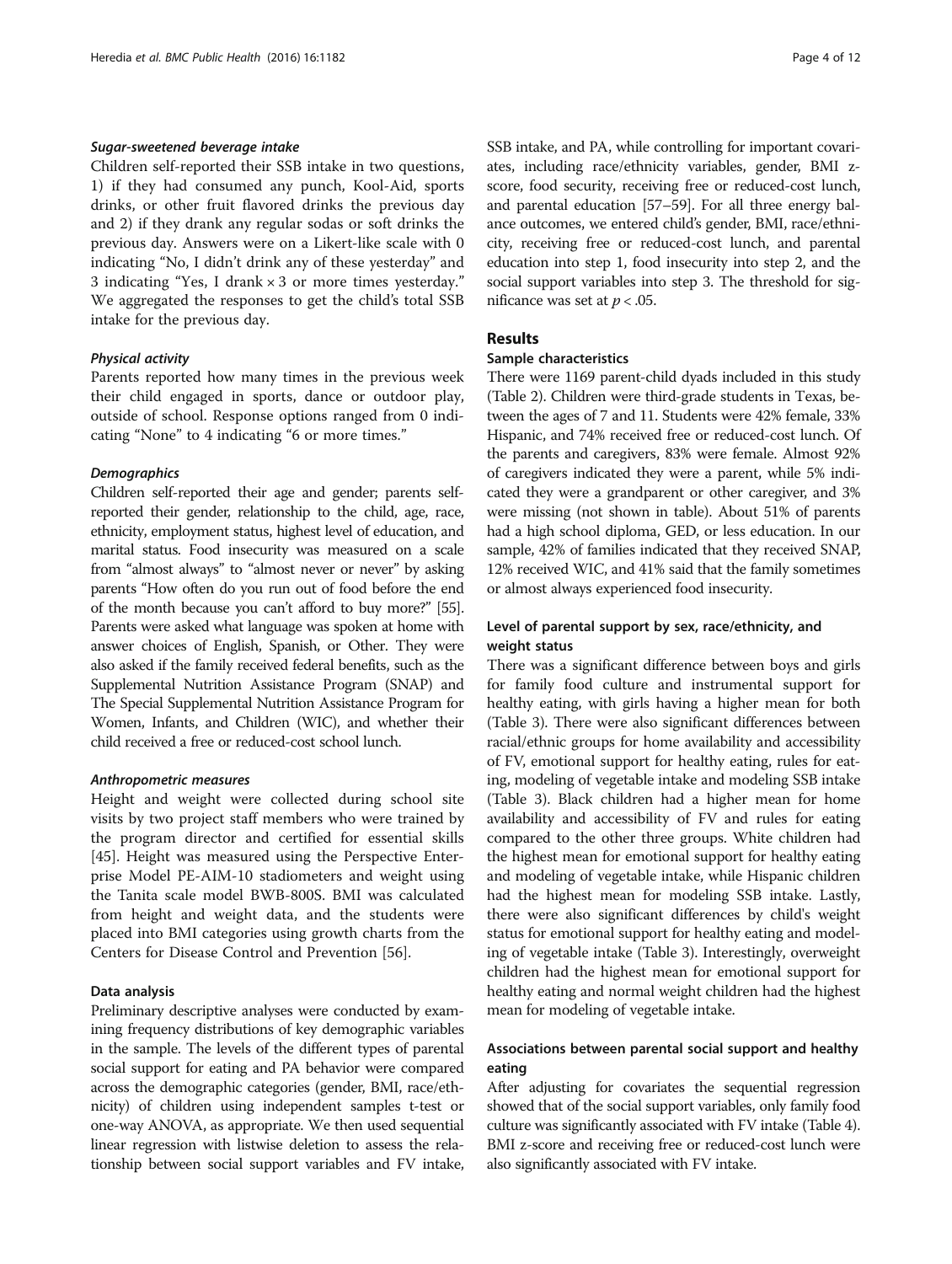### <span id="page-4-0"></span>Table 2 Participant demographics, full sample

| Table 2 Participant demographics, full sample (Continued) |  |  |
|-----------------------------------------------------------|--|--|

|                          | Number | Percent         |
|--------------------------|--------|-----------------|
| Child demographics       | 1169   | 100             |
| Gender                   |        |                 |
| Male                     | 495    | 42.3            |
| Female                   | 492    | 42.1            |
| Missing                  | 182    | 15.6            |
| Age                      |        |                 |
| 7 years old              | 6      | $\overline{.5}$ |
| 8 years old              | 672    | 57.5            |
| 9 years old              | 269    | 23.0            |
| 10 years old             | 24     | 2.0             |
| 11 years old             | 3      | .3              |
| Missing                  | 195    | 16.7            |
| Race/Ethnicity           |        |                 |
| White                    | 209    | 17.9            |
| Black                    | 179    | 15.3            |
| Hispanic                 | 385    | 32.9            |
| Other                    | 204    | 17.5            |
| Missing                  | 192    | 16.4            |
| Weight status            |        |                 |
| Underweight              | 27     | 2.3             |
| Normal Weight            | 466    | 39.9            |
| Overweight               | 171    | 14.6            |
| Obese                    | 270    | 23.1            |
| Missing                  | 235    | 20.1            |
| Parent demographics      | 1169   | 100             |
| Gender                   |        |                 |
| Male                     | 132    | 11.3            |
| Female                   | 970    | 83.0            |
| Missing                  | 67     | 5.7             |
| Age                      |        |                 |
| Less than 30             | 219    | 18.8            |
| 30 to 34                 | 336    | 28.7            |
| 35 to 39                 | 211    | 18.0            |
| 40 and above             | 246    | 21.1            |
| Missing                  | 157    | 13.4            |
| Employment status        |        |                 |
| Full-time                | 557    | 47.7            |
| Part-time                | 157    | 13.4            |
| No work outside the home | 372    | 31.8            |
| Retried                  | 13     | 1.1             |
| Missing                  | 70     | 6.0             |
| Education                |        |                 |
| Less than 12 years       | 231    | 19.8            |
| High school or GED       | 360    | 30.8            |
|                          |        |                 |

| Some college<br>206<br>17.6<br>College or advanced degree<br>173<br>14.8<br>Missing<br>99<br>8.5<br>Marital status<br>Married<br>634<br>54.2<br>15.2<br>Separated or Divorced<br>178<br>22.6<br>Single, never married<br>264<br>Widowed<br>25<br>2.2<br>68<br>5.8<br>Missing<br>Family demographics<br>1169<br>100<br>Language spoken at home<br>English<br>786<br>67.2<br>Spanish<br>295<br>25.2<br>Other<br>16<br>1.4<br>6.2<br>Missing<br>72<br>Food insecurity<br>625<br>Almost never or never<br>53.5<br>331<br>28.3<br>Sometimes<br>Almost always<br>152<br>13.0<br>5.2<br>61<br>Missing<br>Child receives free or reduced lunch<br>Yes<br>73.7<br>861<br>20.5<br><b>No</b><br>240<br>5.8<br>68<br>Missing<br>SNAP recipients<br>494<br>42.3<br>Yes<br>50.5<br>No<br>591<br>84<br>7.2<br>Missing<br><b>WIC</b> recipients<br>Yes<br>140<br>12.0<br>No<br>945<br>80.8<br>84<br>7.2<br>Missing | Trade/Tech college | 100 | 8.5 |
|----------------------------------------------------------------------------------------------------------------------------------------------------------------------------------------------------------------------------------------------------------------------------------------------------------------------------------------------------------------------------------------------------------------------------------------------------------------------------------------------------------------------------------------------------------------------------------------------------------------------------------------------------------------------------------------------------------------------------------------------------------------------------------------------------------------------------------------------------------------------------------------------------|--------------------|-----|-----|
|                                                                                                                                                                                                                                                                                                                                                                                                                                                                                                                                                                                                                                                                                                                                                                                                                                                                                                    |                    |     |     |
|                                                                                                                                                                                                                                                                                                                                                                                                                                                                                                                                                                                                                                                                                                                                                                                                                                                                                                    |                    |     |     |
|                                                                                                                                                                                                                                                                                                                                                                                                                                                                                                                                                                                                                                                                                                                                                                                                                                                                                                    |                    |     |     |
|                                                                                                                                                                                                                                                                                                                                                                                                                                                                                                                                                                                                                                                                                                                                                                                                                                                                                                    |                    |     |     |
|                                                                                                                                                                                                                                                                                                                                                                                                                                                                                                                                                                                                                                                                                                                                                                                                                                                                                                    |                    |     |     |
|                                                                                                                                                                                                                                                                                                                                                                                                                                                                                                                                                                                                                                                                                                                                                                                                                                                                                                    |                    |     |     |
|                                                                                                                                                                                                                                                                                                                                                                                                                                                                                                                                                                                                                                                                                                                                                                                                                                                                                                    |                    |     |     |
|                                                                                                                                                                                                                                                                                                                                                                                                                                                                                                                                                                                                                                                                                                                                                                                                                                                                                                    |                    |     |     |
|                                                                                                                                                                                                                                                                                                                                                                                                                                                                                                                                                                                                                                                                                                                                                                                                                                                                                                    |                    |     |     |
|                                                                                                                                                                                                                                                                                                                                                                                                                                                                                                                                                                                                                                                                                                                                                                                                                                                                                                    |                    |     |     |
|                                                                                                                                                                                                                                                                                                                                                                                                                                                                                                                                                                                                                                                                                                                                                                                                                                                                                                    |                    |     |     |
|                                                                                                                                                                                                                                                                                                                                                                                                                                                                                                                                                                                                                                                                                                                                                                                                                                                                                                    |                    |     |     |
|                                                                                                                                                                                                                                                                                                                                                                                                                                                                                                                                                                                                                                                                                                                                                                                                                                                                                                    |                    |     |     |
|                                                                                                                                                                                                                                                                                                                                                                                                                                                                                                                                                                                                                                                                                                                                                                                                                                                                                                    |                    |     |     |
|                                                                                                                                                                                                                                                                                                                                                                                                                                                                                                                                                                                                                                                                                                                                                                                                                                                                                                    |                    |     |     |
|                                                                                                                                                                                                                                                                                                                                                                                                                                                                                                                                                                                                                                                                                                                                                                                                                                                                                                    |                    |     |     |
|                                                                                                                                                                                                                                                                                                                                                                                                                                                                                                                                                                                                                                                                                                                                                                                                                                                                                                    |                    |     |     |
|                                                                                                                                                                                                                                                                                                                                                                                                                                                                                                                                                                                                                                                                                                                                                                                                                                                                                                    |                    |     |     |
|                                                                                                                                                                                                                                                                                                                                                                                                                                                                                                                                                                                                                                                                                                                                                                                                                                                                                                    |                    |     |     |
|                                                                                                                                                                                                                                                                                                                                                                                                                                                                                                                                                                                                                                                                                                                                                                                                                                                                                                    |                    |     |     |
|                                                                                                                                                                                                                                                                                                                                                                                                                                                                                                                                                                                                                                                                                                                                                                                                                                                                                                    |                    |     |     |
|                                                                                                                                                                                                                                                                                                                                                                                                                                                                                                                                                                                                                                                                                                                                                                                                                                                                                                    |                    |     |     |
|                                                                                                                                                                                                                                                                                                                                                                                                                                                                                                                                                                                                                                                                                                                                                                                                                                                                                                    |                    |     |     |
|                                                                                                                                                                                                                                                                                                                                                                                                                                                                                                                                                                                                                                                                                                                                                                                                                                                                                                    |                    |     |     |
|                                                                                                                                                                                                                                                                                                                                                                                                                                                                                                                                                                                                                                                                                                                                                                                                                                                                                                    |                    |     |     |
|                                                                                                                                                                                                                                                                                                                                                                                                                                                                                                                                                                                                                                                                                                                                                                                                                                                                                                    |                    |     |     |
|                                                                                                                                                                                                                                                                                                                                                                                                                                                                                                                                                                                                                                                                                                                                                                                                                                                                                                    |                    |     |     |
|                                                                                                                                                                                                                                                                                                                                                                                                                                                                                                                                                                                                                                                                                                                                                                                                                                                                                                    |                    |     |     |
|                                                                                                                                                                                                                                                                                                                                                                                                                                                                                                                                                                                                                                                                                                                                                                                                                                                                                                    |                    |     |     |
|                                                                                                                                                                                                                                                                                                                                                                                                                                                                                                                                                                                                                                                                                                                                                                                                                                                                                                    |                    |     |     |
|                                                                                                                                                                                                                                                                                                                                                                                                                                                                                                                                                                                                                                                                                                                                                                                                                                                                                                    |                    |     |     |
|                                                                                                                                                                                                                                                                                                                                                                                                                                                                                                                                                                                                                                                                                                                                                                                                                                                                                                    |                    |     |     |

For SSB intake, both family food culture and home availability of those beverages were significantly associated with their intake, as were gender and free or reduced-cost lunch (Table [5](#page-6-0)). The social support variables and sociodemographic covariates explained about 13% of the variance in FV intake and 9% of the variance in SSB intake.

# Associations between parental social support and physical activity

After adjusting for covariates, both instrumental and emotional support for PA were significantly associated with the child's PA (Table [6\)](#page-7-0). The social support variables and the sociodemographic covariates explained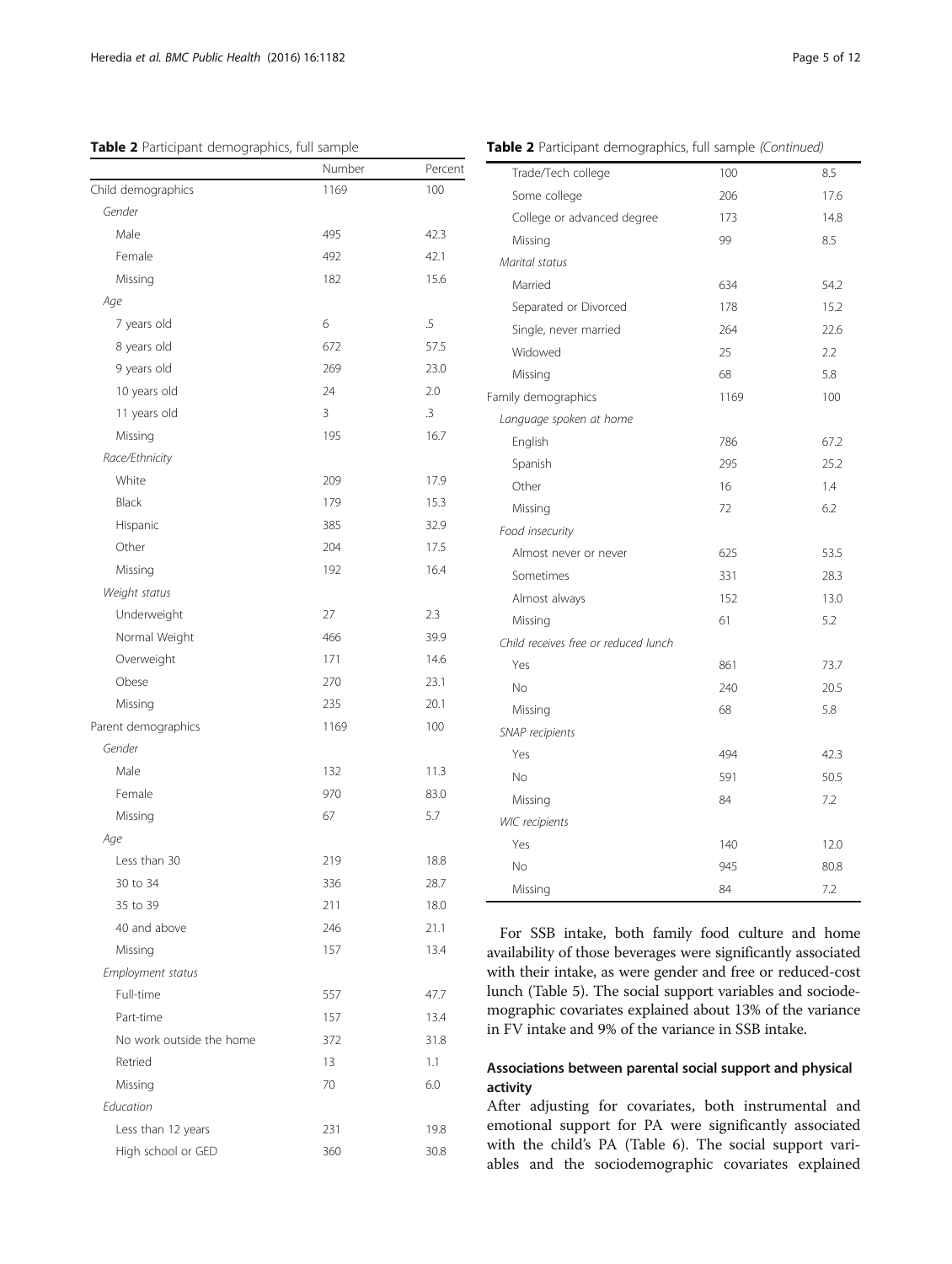|                             | Family<br>Food<br>Culture | Instrumental support Home availability/ Home availability<br>for healthy eating | accessibility of FV of SSB |            | Emotional support Rules for<br>for healthy eating | eating      | Modeling<br>vegetable intake SSB intake support for PA support for PA of PA | Modeling   | Instrumental             | Emotional    | Modeling   |
|-----------------------------|---------------------------|---------------------------------------------------------------------------------|----------------------------|------------|---------------------------------------------------|-------------|-----------------------------------------------------------------------------|------------|--------------------------|--------------|------------|
|                             | $N = 977$                 | $N = 1148$                                                                      | $N = 1164$                 | $N = 1151$ | $N = 1146$                                        | $N = 1145$  | $N = 1143$                                                                  | $N = 1139$ | $N = 1139$               | $N = 1127$   | $N = 1144$ |
| Boys, Mean<br>(SD)          |                           | 5.23 (1.86) 4.13 (2.03)                                                         | 10.56 (3.63)               | 1.58(.86)  | 17.46 (3.88)                                      | 8.91 (2.42) | 3.47 (.82)                                                                  |            | 2.80 (1.17) 3.86 (3.26)  | 12.84 (2.50) | 3.54(.81)  |
| Girls, Mean<br>(SD)         |                           | 5.48 (1.73) 4.60 (1.99)                                                         | 10.81 (3.56)               | 1.59(0.88) | 17.68 (3.77)                                      | 8.95 (2.48) | 3.49(.80)                                                                   |            | 2.75 (1.23) 4.02 (3.32)  | 12.63(2.52)  | 3.55(.81)  |
| $t^{\rm a}$                 | $-2.18*$                  | $. -3.59***$                                                                    | $-1.09$                    | $-.24$     | $-.91$                                            | $-.24$      | $-.28$                                                                      | .71        | $-.743$                  | 1.27         | $-.17$     |
| White, Mean<br>(SD)         |                           | 5.12 (1.79) 4.30 (1.94)                                                         | 10.90 (3.26)               | 1.64(.90)  | 18.24 (3.13)                                      | 8.68 (2.33) | 3.65(.69)                                                                   |            | 2.73 (1.28) 3.53 (3.07)  | 12.98 (2.35) | 3.60(66)   |
| Black, Mean<br>(SD)         |                           | 5.53 (2.00) 4.44 (1.89)                                                         | 11.57 (3.70)               | 1.62(.86)  | 17.96 (3.70)                                      | 9.30(2.49)  | 3.61(.66)                                                                   |            | $2.66(1.14)$ 4.14 (3.58) | 13.02 (2.49) | 3.51(.87)  |
| Hispanic, Mean<br>(SD)      |                           | 5.46 (1.74) 4.42 (2.12)                                                         | 10.29 (3.69)               | 1.54(.82)  | 16.99(4.15)                                       | 8.79 (2.43) | 3.36(.86)                                                                   |            | 2.92 (1.12) 4.14 (3.24)  | 12.51(2.51)  | 3.55 (.86) |
| Other, Mean<br>(SD)         |                           | 5.26 (1.68) 4.30 (2.04)                                                         | 10.43(3.47)                | 1.58(.95)  | 17.65 (3.79)                                      | 9.12(2.55)  | 3.42(.91)                                                                   |            | 2.62 (1.28) 3.92 (3.33)  | 12.69 (2.65) | 3.50(.81)  |
| $F^{\rm b}$                 | 2.40                      | .31                                                                             | $5.84***$                  | .77        | $5.72***$                                         | $2.88*$     | 7.78***                                                                     | $3.77*$    | 1.71                     | 2.46         | .73        |
| Under weight,<br>Mean (SD)  |                           | 5.30 (1.66) 4.33 (2.00)                                                         | 11.31(3.81)                | 1.59(1.05) | 17.98 (3.08)                                      | 9.46(2.48)  | 3.42 (.95)                                                                  |            | 2.67 (1.21) 4.15 (3.76)  | 12.87 (2.45) | 3.44(.85)  |
| Normal weight,<br>Mean (SD) |                           | 5.49 (1.82) 4.51 (2.03)                                                         | 10.77 (3.54)               | 1.55(.88)  | 17.79 (3.76)                                      | 9.06(2.43)  | 3.56(.74)                                                                   |            | 2.81 (1.18) 4.13 (3.37)  | 12.73 (2.52) | 3.59(0.78) |
| Overweight,<br>Mean (SD)    |                           | 5.32 (1.83) 4.40 (1.94)                                                         | 10.89 (3.54)               | 1.69(.87)  | 18.02 (3.88)                                      | 8.82 (2.64) | 3.47 (.80)                                                                  |            | 2.78 (1.18) 3.77 (3.46)  | 13.13(2.47)  | 3.56(.81)  |
| Obese, Mean<br>(SD)         |                           | 5.36 (1.78) 4.08 (2.07)                                                         | 10.34 (3.75)               | 1.55(.81)  | 16.82 (3.85)                                      | 8.82 (2.36) | 3.38(.92)                                                                   |            | 2.73 (1.24) 3.79 (3.01)  | 12.52(2.52)  | 3.47(.88)  |
| $\digamma^\text{b}$         | .13                       | 2.48                                                                            | 1.38                       | 1.23       | $4.77**$                                          | 1.08        | $2.82*$                                                                     | .29        | .88                      | 1.95         | 1.36       |

<span id="page-5-0"></span>Table 3 Level of parental social support for eating and physical activity behavior by group

Note: \**p* < 0.05, \*\**p* < 0.01, \*\*\**p* < 0.001<br><sup>a</sup>Independent-samples *t*-test, <sup>b</sup>One-way ANOVA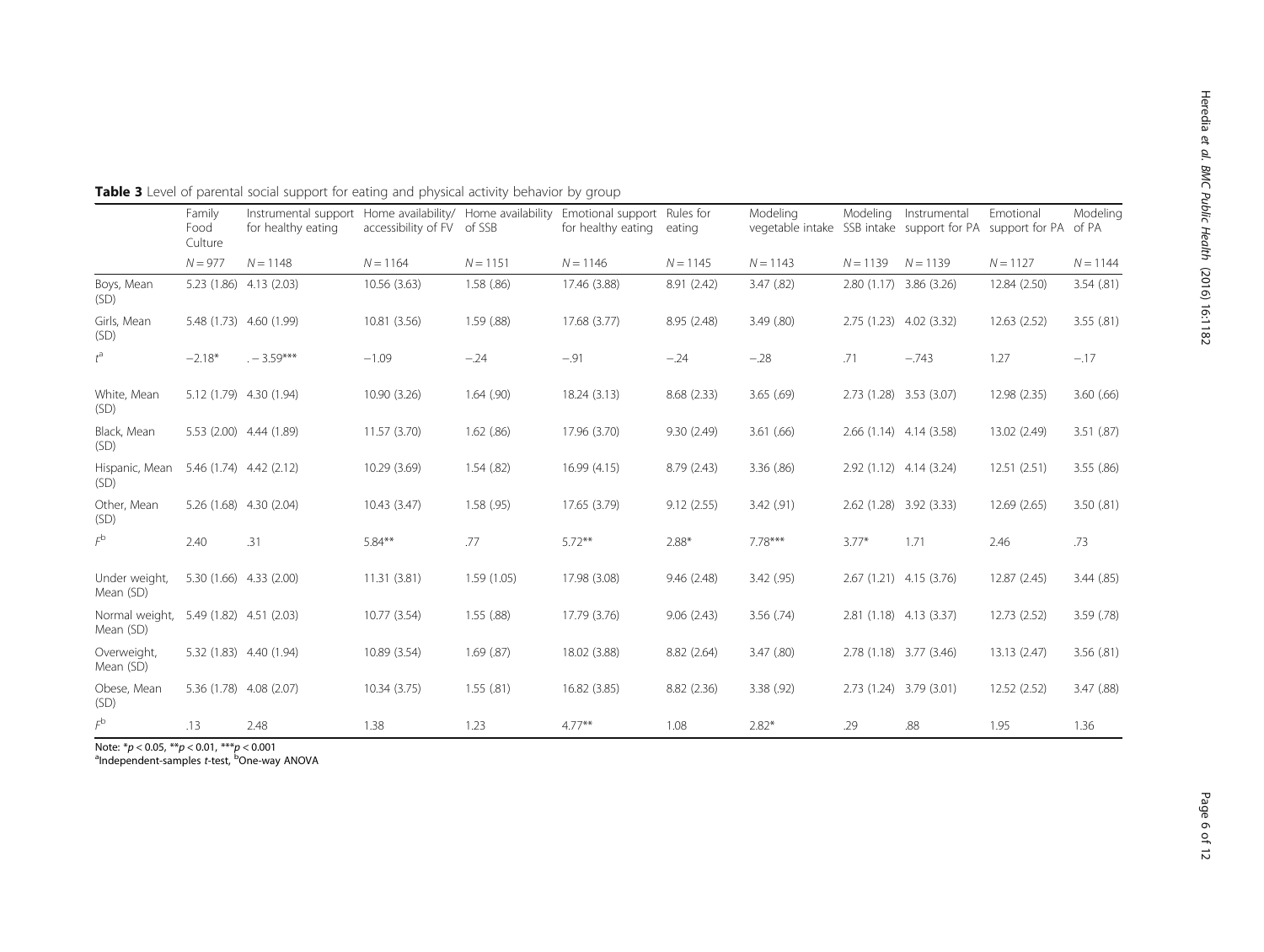|                                         | $\boldsymbol{B}$ | SE B | $\beta$ | $R^2$     | $R^2$ change |
|-----------------------------------------|------------------|------|---------|-----------|--------------|
| Step 1                                  |                  |      |         | .055***   | $.055***$    |
| Gender                                  | $-.413$          | .265 | $-.054$ |           |              |
| BMI z-score                             | .306             | .109 | .097**  |           |              |
| Receive free or reduced lunch           | .949             | .38  | $.104*$ |           |              |
| Parent's education                      | $-.184$          | .101 | $-.072$ |           |              |
| Black                                   | .779             | .435 | .078    |           |              |
| Hispanic                                | .167             | .385 | .021    |           |              |
| Other                                   | .723             | .411 | .077    |           |              |
| Step 2                                  |                  |      |         | $.055***$ | .000         |
| Food insecurity                         | .158             | .287 | .021    |           |              |
| Step 3                                  |                  |      |         | $.128***$ | $.073***$    |
| Family food culture                     | .5597            | .074 | .259*** |           |              |
| Instrumental support for healthy eating | .037             | .073 | .020    |           |              |
| Home availability/accessibility of FV   | .057             | .044 | .053    |           |              |
| Home availability of SSB                | $-.165$          | .171 | $-.038$ |           |              |
| Emotional support for healthy eating    | $-.036$          | .039 | $-.036$ |           |              |
| Rules for eating                        | $-.076$          | .062 | $-.050$ |           |              |
| Modeling of vegetable intake            | $-.068$          | .176 | $-.014$ |           |              |
| Modeling of SSB intake                  | $-.040$          | .124 | $-.012$ |           |              |

<span id="page-6-0"></span>Table 4 Sequential regression analysis for association of social support with FV intake

Note:  $B =$  Unstandardized beta coefficient; SE B = Standard error for B;  $\beta$  = Standardized beta coefficient;  $R^2$  = adjusted R-square; \*p < 0.05; \*\*p < 0.01; \*\*\*p < 0.001

Table 5 Sequential regression analysis for association of social support with SSB intake

|                                         | $\boldsymbol{\mathcal{B}}$ | SE B | β          | $R^2$     | $R^2$ change |
|-----------------------------------------|----------------------------|------|------------|-----------|--------------|
| Step 1                                  |                            |      |            | $.053***$ | .053***      |
| Male                                    | $-.457$                    | .124 | $-.130***$ |           |              |
| BMI z-score                             | $-.003$                    | .051 | $-.002$    |           |              |
| Receive free or reduced lunch           | .367                       | .180 | $.088*$    |           |              |
| Parent's education                      | $-.074$                    | .047 | $-.063$    |           |              |
| Black                                   | .405                       | .205 | $.087*$    |           |              |
| Hispanic                                | .091                       | .180 | .025       |           |              |
| Other                                   | .050                       | .191 | .012       |           |              |
| Step 2                                  |                            |      |            | .056***   | .003         |
| Food insecurity                         | .171                       | .135 | .048       |           |              |
| Step 3                                  |                            |      |            | $.086***$ | $.030**$     |
| Family food culture                     | .098                       | .035 | .098**     |           |              |
| Instrumental support for healthy eating | .052                       | .034 | .061       |           |              |
| Home availability/accessibility of FV   | $-.002$                    | .021 | $-.004$    |           |              |
| Home availability of SSB                | .187                       | .080 | .093**     |           |              |
| Emotional support for healthy eating    | .012                       | .018 | .025       |           |              |
| Rules for eating                        | $-.035$                    | .029 | $-.049$    |           |              |
| Modeling of vegetable intake            | $-.114$                    | .082 | $-.053$    |           |              |
| Modeling of SSB intake                  | .028                       | .058 | .019       |           |              |

Note:  $B =$  Unstandardized beta coefficient; SE B = Standard error for B;  $\beta$  = Standardized beta coefficient;  $R^2$  = adjusted R-square; \*p < .05; \*\*p < .01; \*\*\*p < .001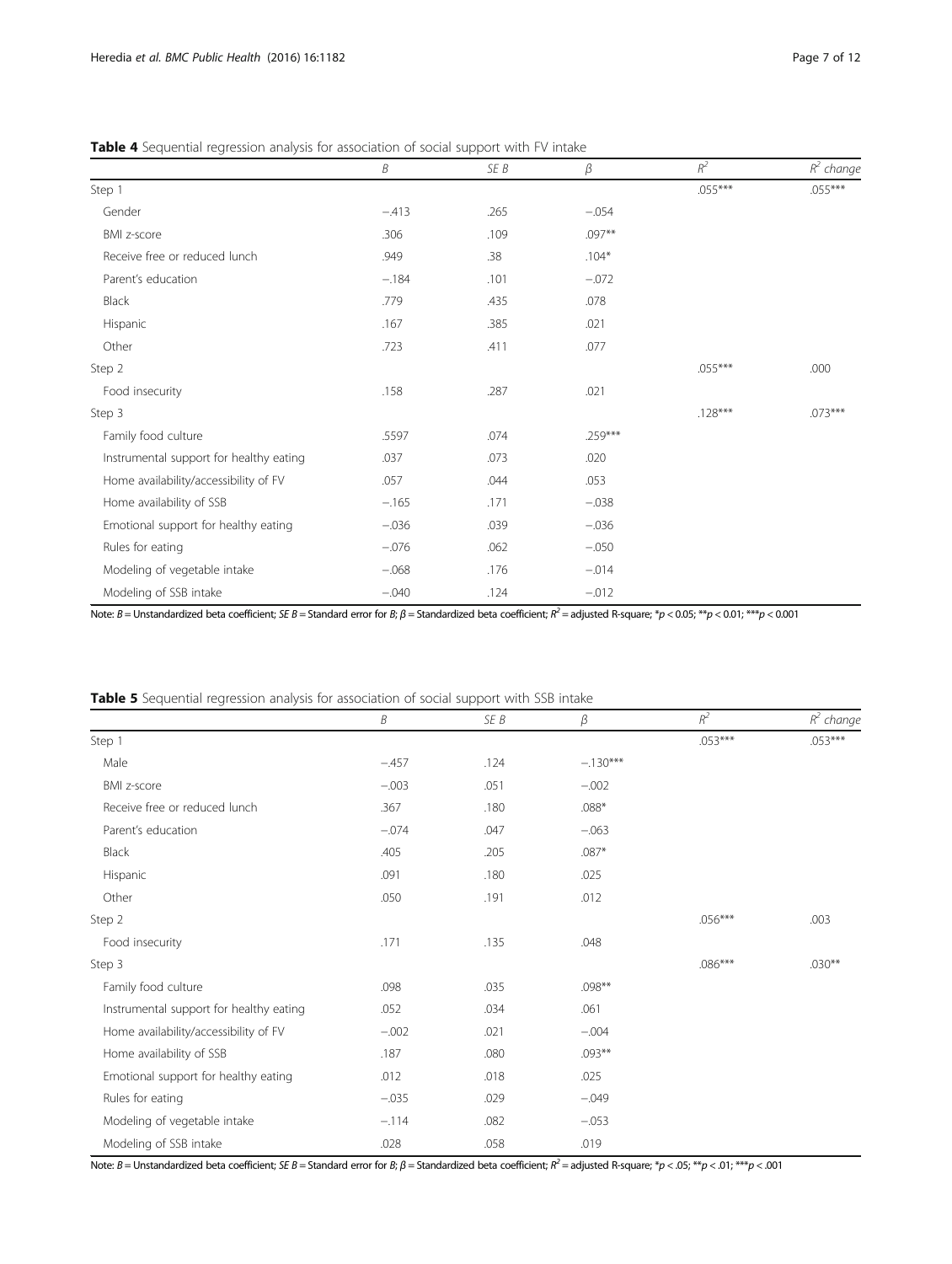|                               | Β       | SE B | $\beta$   | $R^2$     | $R^2$ change |
|-------------------------------|---------|------|-----------|-----------|--------------|
| Step 1                        |         |      |           | .006      | .006         |
| Gender                        | $-.112$ | .077 | $-.049$   |           |              |
| BMI z-score                   | .009    | .032 | .009      |           |              |
| Receive free or reduced lunch | .002    | .111 | .001      |           |              |
| Parent's education            | $-.003$ | .030 | $-.004$   |           |              |
| <b>Black</b>                  | $-.033$ | .126 | $-.011$   |           |              |
| Hispanic                      | $-.143$ | .111 | $-.061$   |           |              |
| Other                         | $-.010$ | .118 | $-.003$   |           |              |
| Step 2                        |         |      |           | .006      | .000         |
| Food insecurity               | .080    | .084 | .035      |           |              |
| Step 3                        |         |      |           | $.130***$ | $.124***$    |
| Instrumental support for PA   | .093    | .013 | $.264***$ |           |              |
| Emotional support for PA      | .062    | .016 | $.137***$ |           |              |
| Modeling of PA                | .086    | .050 | .062      |           |              |

<span id="page-7-0"></span>Table 6 Sequential regression analysis for association of social support with physical activity

Note:  $B =$  Unstandardized beta coefficient; SE B = Standard error for B;  $\beta$  = Standardized beta coefficient;  $R^2$  = adjusted R-square; \*\*\*p < 0.001

about 13% of the variance in child's PA the previous week.

#### Stratification by race and ethnicity

Stratifying by race/ethnicity demonstrated some differences in the relationship between social support and the energy balance-related behaviors between racial/ethnic groups (Table [7](#page-8-0)). The association between all social support variables and FV intake was not significant in White children, but the models were significant for all other racial/ethnic groups. Emotional support was significantly associated with FV intake in Black children, but in no other group. Within significant models, family food culture was significantly associated with SSB intake in White children, home availability of those beverages was significantly associated with their intake only in Hispanics and Others, and instrumental support for healthy eating was significant only in Hispanic children. The association between social support and SSB intake, as well as social support and PA, were not significant in Black children. Instrumental support was significantly associated with a child's PA for Hispanic and Other, but not for White children. Emotional support for PA was significantly related to child's PA for both Hispanic and White children, and parental modeling of PA was significantly associated with PA behaviors only for White children.

## **Discussion**

The sample of the TGEG study with third graders in Texas was largely composed of minority (Hispanic and non-Hispanic Black) children. Of our sample, 47.2% were overweight or obese, which is 13% higher than the U.S. prevalence for children 6–11 years of age [\[1](#page-10-0)]. The sample had high values for modeling of vegetable intake, modeling

PA, and emotional support for PA while most other variables had averages that fell in the third quartile of the range (Table [1\)](#page-2-0). It is possible that parents in this sample felt capable and were already providing emotional social support for physical activity and were themselves participating in PA and consuming more vegetables, making modeling for these behaviors easier. However, instrumental support for PA was low as compared to the other scales, likely because it was the only scale measuring the number of days parents actually provided a specific type of support for their child. This study showed that while there was minimal difference in the various types of social support that girls and boys received, there were some meaningful differences between racial groups for certain types of social support. Of the racial and ethnic groups, Hispanic children reported substantially lower levels of home availability and accessibility of FV and emotional support for eating those foods, as compared to other racial/ethnic groups. Researchers previously identified lower levels of social support in this group [\[42,](#page-10-0) [60](#page-11-0)]. Our findings further highlight the importance of explicitly addressing these disparities in social support when developing interventions targeting Hispanic parents, potentially with additional skills training or increased intervention doses. There were also differences in parental social support based on the child's weight status; for example, overweight children received more emotional support for healthy eating. However, in contrast to previous studies that suggest that overweight and obese children receive less parental support for PA [[61](#page-11-0), [62](#page-11-0)], we found no differences in social support by child's weight status.

We found some other associations between parental social support and energy balance-related behaviors in children to be consistent with the literature, such as the association of instrumental [\[63](#page-11-0)–[65](#page-11-0)] and emotional support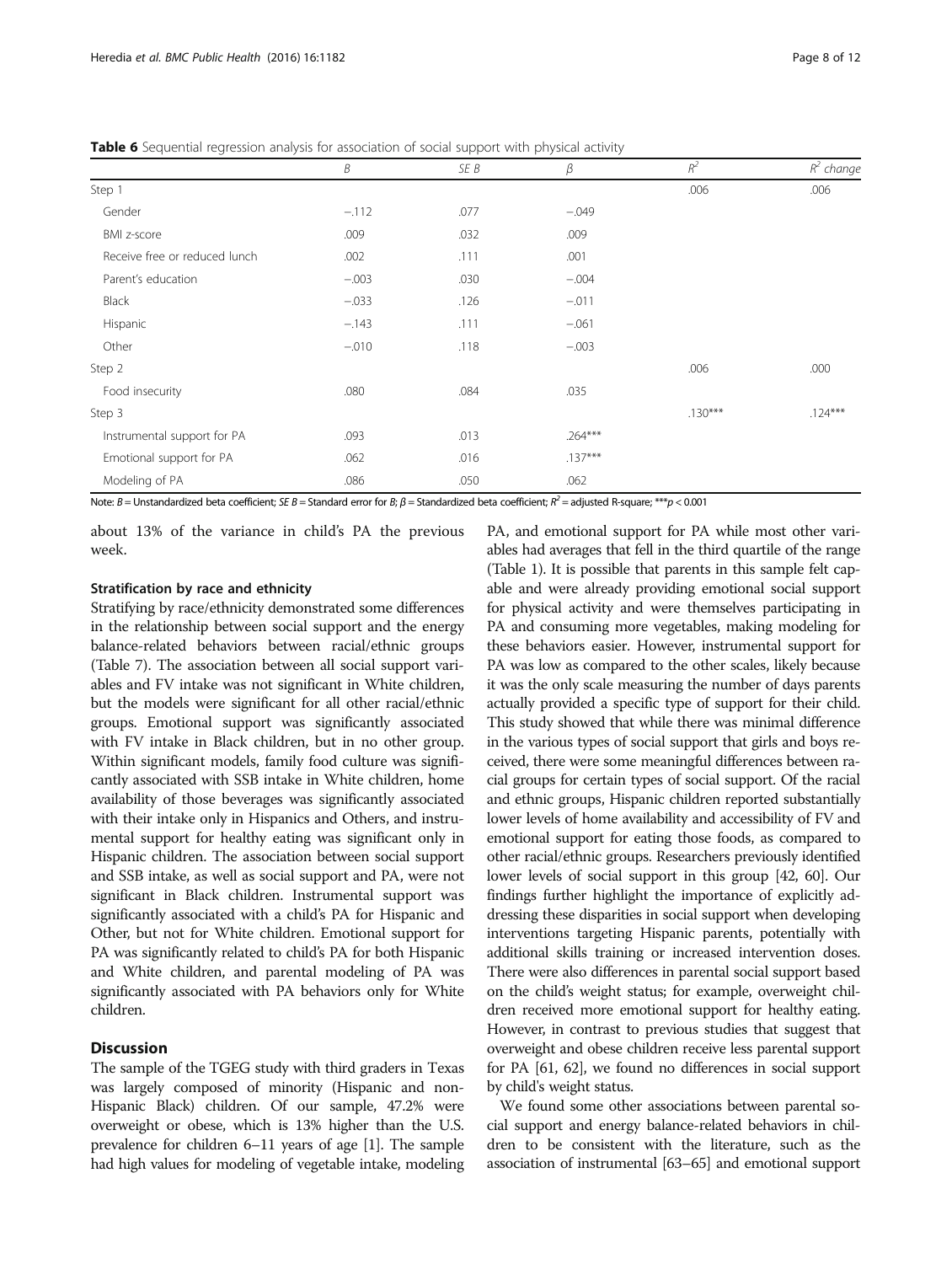<span id="page-8-0"></span>Table 7 Association of social support with eating and physical activity, stratified by racial/ethnic group

|                                           | White    |                |      | Black    |           |      | Hispanic  |           |      | Other     |           |      |
|-------------------------------------------|----------|----------------|------|----------|-----------|------|-----------|-----------|------|-----------|-----------|------|
|                                           | $R^2$    | $\overline{B}$ | SE   | $R^2\,$  | B         | SE   | $R^2$     | B         | SE   | $R^2$     | B         | SE   |
| FV Intake <sup>a</sup>                    | .112     |                |      | $.202**$ |           |      | $.126***$ |           |      | $.189**$  |           |      |
| Family food culture                       |          | $.400*$        | .154 |          | $.691***$ | .181 |           | $.622***$ | .125 |           | $.421*$   | .176 |
| Instrumental support for healthy eating   |          | $-.126$        | .150 |          | .125      | .209 |           | .058      | .115 |           | .227      | .166 |
| Home availability and accessibility of FV |          | $-.007$        | .096 |          | $-.106$   | .120 |           | .050      | .069 |           | .154      | .101 |
| Home availability of SSB                  |          | $-.303$        | .325 |          | .277      | .479 |           | $-.232$   | .286 |           | $-.038$   | .402 |
| Emotional support for healthy eating      |          | $-.027$        | .097 |          | $-.212*$  | .107 |           | $-.027$   | .058 |           | $-.012$   | .091 |
| Rules for eating                          |          | $-.016$        | .134 |          | .042      | .151 |           | $-.064$   | .101 |           | $-.203$   | .148 |
| Modeling of vegetable intake              |          | $-.116$        | .424 |          | 1.150     | .637 |           | $-.045$   | .273 |           | $-.462$   | .336 |
| Modeling of SSB intake                    |          | .102           | .241 |          | $-.528$   | .352 |           | .123      | .210 |           | $-.037$   | .283 |
| SSB Intake <sup>a</sup>                   | $.143*$  |                |      | .116     |           |      | $.103***$ |           |      | $.140*$   |           |      |
| Family food culture                       |          | $.169*$        | .073 |          | $.188*$   | .086 |           | .087      | .059 |           | $-.010$   | .081 |
| Instrumental support for healthy eating   |          | $-.039$        | .072 |          | .054      | .095 |           | $.113*$   | .055 |           | .134      | .079 |
| Home availability and accessibility of FV |          | .033           | .045 |          | $-.010$   | .055 |           | $-.021$   | .033 |           | $-.025$   | .046 |
| Home availability of SSB                  |          | .115           | .153 |          | $-.250$   | .219 |           | $.311*$   | .137 |           | $.374*$   | .177 |
| Emotional support for healthy eating      |          | .048           | .046 |          | .016      | .049 |           | .006      | .027 |           | $-.026$   | .040 |
| Rules for eating                          |          | $-.044$        | .062 |          | $-.036$   | .073 |           | $-.064$   | .048 |           | $-.002$   | .067 |
| Modeling of vegetable intake              |          | $-.015$        | .200 |          | .247      | .296 |           | $-.132$   | .127 |           | $-.272$   | .156 |
| Modeling of SSB intake                    |          | $-.066$        | .113 |          | .071      | .169 |           | .023      | .099 |           | .075      | .124 |
| PA last week <sup>a</sup>                 | $.137**$ |                |      | .085     |           |      | $.173***$ |           |      | $.188***$ |           |      |
| Instrumental support PA                   |          | .008           | .031 |          | $.085***$ | .030 |           | $.115***$ | .020 |           | $.126***$ | .029 |
| Emotional support PA                      |          | .090*          | .038 |          | .050      | .044 |           | $.068**$  | .025 |           | .045      | .035 |
| Modeling of PA                            |          | $.436**$       | .142 |          | $-.014$   | .122 |           | .038      | .071 |           | .046      | .115 |

Note: bold numbers are only used for models that are significant

B = Unstandardized beta coefficient; SE = Standard error for B;  $R^2$  = adjusted R-square; \*p < .05; \*\*p < .01; \*\*\*p < .001

<sup>a</sup>Covariates: gender, BMI z-score, free or reduced lunch, parent's education, food insecurity; not pictured

for PA with PA behavior in children [\[23,](#page-10-0) [66, 67](#page-11-0)]. Home availability of SSB was significantly associated with SSB intake, as seen in earlier research [\[30,](#page-10-0) [68](#page-11-0), [69](#page-11-0)]. However, we noted differences from previous studies. It was unexpected that home availability and accessibility of FV was not associated with FV intake, as the association has been reported previously [\[29,](#page-10-0) [70](#page-11-0)–[72](#page-11-0)]. Similarly, it was surprising to find no association of instrumental or emotional support for healthy eating, modeling vegetable intake, and modeling PA with the outcomes, as these types of support have been found to be associated with children's energy balancerelated behaviors in other populations [\[11](#page-10-0), [71](#page-11-0)–[75\]](#page-11-0). Family food culture was associated with FV intake, consistent with the literature that shows that increased family meals, the main component of family food culture, is associated with increased FV intake in children [[76](#page-11-0)–[79\]](#page-11-0). This was the only significant variable in the FV intake model and also the only child-reported social support; other studies have also found that various types of parental support reported by children were more associated with children's FV intake than the parent's perceptions of that same support [[80](#page-11-0)–[82](#page-11-0)].

We also found associations between some of the social support variables and behavioral outcomes that were in unexpected directions. In the case of the positive association of family food culture with SSB intake, it could be that the current family food culture is generally unhealthy [\[83](#page-11-0), [84](#page-11-0)]. The unexpected associations could be a result of the influence of other variables, such as family cohesion [\[85](#page-11-0), [86](#page-11-0)], or could demonstrate the child's rebellion against parents if the social support is perceived as a demand for behavior change [\[10](#page-10-0)]. It is possible that these unexpected findings may also indicate that parents are not the most important source for social support. In fact, many researchers report that peer social support might be more influential than parental support for many of these energy balancerelated behaviors [\[23, 32, 33](#page-10-0), [87](#page-11-0)]. However, more research is needed in this area because parental social support has been identified as an important factor for energy balancerelated behaviors in children [\[17, 18\]](#page-10-0).

Several social support variables were significantly associated with energy balance-related behaviors in certain groups but not in others, demonstrating potential differences in the relative impact of parental social support on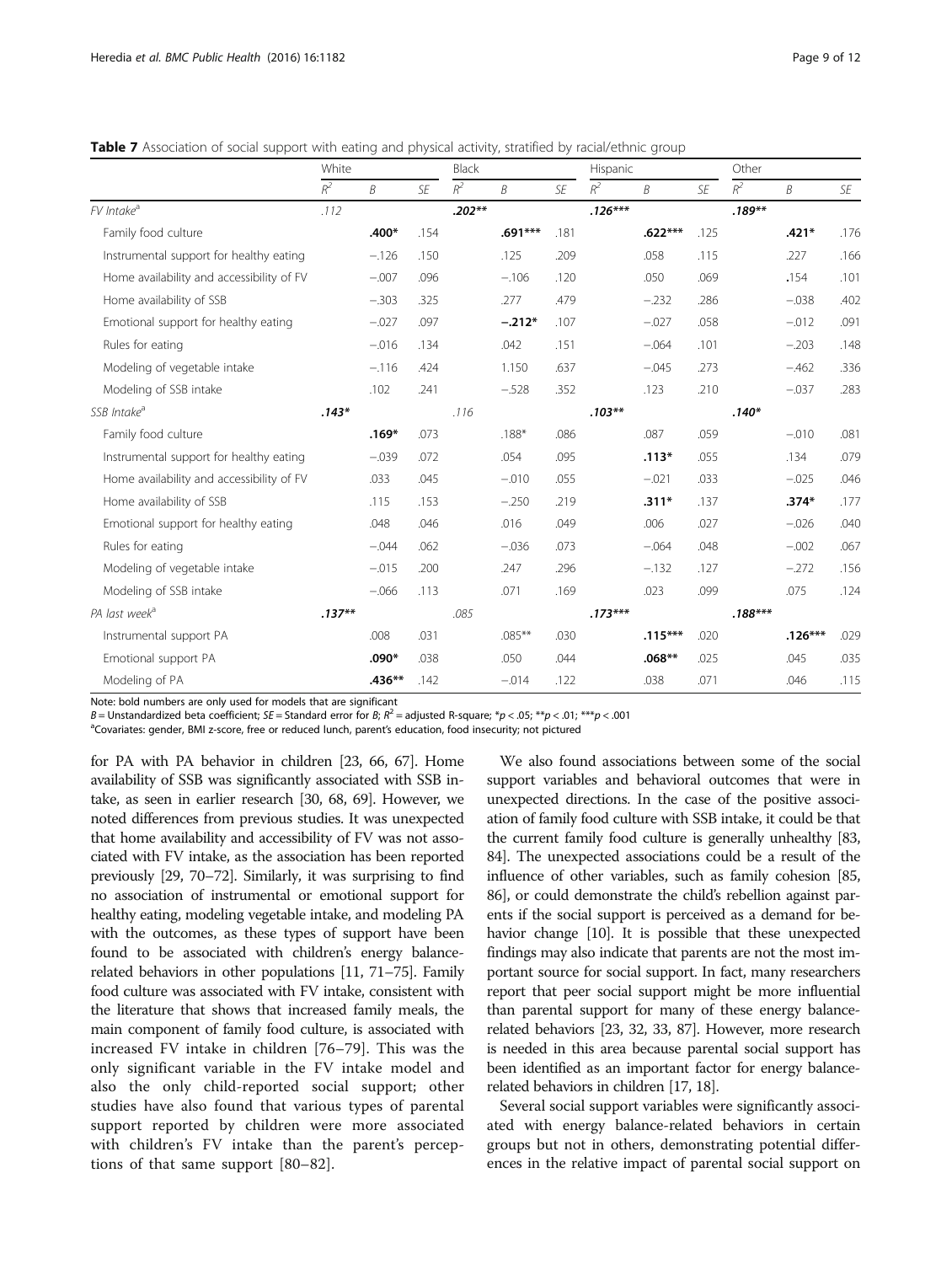children's subsequent behaviors. Given the differences, there could be implications for intervention development. For example, emphasizing emotional support for healthy eating in Black families may lead to greater changes in FV intake than a focus on other types of support. Given the importance of home availability of SSB on the SSB intake of Hispanic children, this should be one place of emphasis for interventions targeting Hispanic parents. However, an intervention with White parents with a similar target of reducing SSB intake may aim to alter the family food culture instead. For PA, interventionists may consider focusing on building instrumental and emotional support skills for PA among Hispanic parents. The insignificant models among Black children for both PA and SSB intake might indicate that other external factors in their environment [[35](#page-10-0)–[38\]](#page-10-0) reduce the relative importance of parental social support for those energy-balance related behaviors and thus interventionists may consider looking elsewhere for the first point of intervention. As receiving free or reduced lunch at school was associated with FV intake in the overall model and the stratified model for Black children (data not shown), ensuring children have access to these programs might be more critical.

### Limitations

Given the cross-sectional nature of our data, it is unclear how parental social support can causally impact children's eating and PA behaviors, as a determination about temporality could not be made and there remains the possibility of reverse causality. Our modeling variables and home availability of SSB were one item scales, limiting how well we could capture these constructs and the conclusions that can be drawn. We were limited in the information that could be accurately collected from the children, thus most variables relied on the parental report of social support or children's behavior. Lastly, we have not previously done extensive reliability and validity testing for some of the measures developed for this study, which may impact results. However, the Cronbach's alphas for the items in the scales were acceptable, indicating that the scales had good internal consistency. Despite these limitations, the findings offer greater insights into the relative association of different types of parental social support with energy-balance behaviors among low-income and diverse children.

### Conclusions

Few studies have looked at parental social support and energy balance-related behaviors across racial and ethnic groups or made comparisons [\[39](#page-10-0)–[42,](#page-10-0) [60\]](#page-11-0). This study is one of the few to compare the association of various types of parental social support and energy balance-related behaviors in children across racial and ethnic groups and provides evidence that the associations may differ between racial and ethnic groups. Future studies should attempt to

assess the longitudinal relationship of parental social support with children's energy balance-related behaviors as well as the individual importance of each type of social support. Researchers developing interventions that impact parents to ultimately improve energy balance in children should take into account the types of social support most associated with the behavior of interest in their target population.

#### Abbreviations

BMI: Body mass index; F&V: Fruits and vegetables; PA: Physical activity; SES: Socioeconomic status; SNAP: Supplemental Nutrition Assistance Program; SSB: Sugar - sweetened beverages; TGEG: Texas Grow! Eat! Go!; WIC: The Special Supplemental Nutrition Assistance Program for Women, Infants, and Children

#### Acknowledgements

The authors would like to thank Carol K. Kohn, MS, ELS (D) for her professional editing services.

#### Funding

This work was supported by a pre-doctoral fellowship from the University of Texas School of Public Health Cancer Education and Career Development Program through the National Cancer Institute (R25CA57712 to N.I.H.) and by the Agriculture and Food Research Initiative from the USDA National Institute of Food and Agriculture, Integrated Research, Education and Extension to Prevent Childhood Obesity, A2101 (2011-68001-30138 to N.R., J.L.W., and A.E.E). The study was also partially funded by the Center for Health Promotion and Prevention Research as well as the Michael & Susan Dell Foundation through resources provided at the Michael & Susan Dell Center for Healthy Living, The University of Texas School of Public Health, Austin Regional Campus.

#### Availability of data and materials

The dataset supporting the conclusions of this article is available upon request by contacting Dr. Nalini Ranjit at Nalini.Ranjit@uth.tmc.edu.

#### Author's contributions

NIH contributed to the conception and design of this cross-sectional study, as well as to the analysis and interpretation of the data and writing of all sections of the manuscript. NR contributed to the acquisition of data, analysis and interpretation of the data and to writing and revising all sections of the manuscript. JLW (Primary Investigator) contributed to the conception and design of the overall Texas Grow! Eat! Go! Study, acquisition of data, and critical revisions of all sections of the manuscript. AEE contributed to the conception and design of the overall Texas Grow! Eat! Go! Study, acquisition of data, and the writing and revision of all sections of the manuscript. All authors gave final approval of this manuscript.

### Competing interests

The authors declare that they have no competing interests.

# Consent for publication

Not applicable.

### Ethics approval and consent to participate

This research was approved by the University of Texas Health Sciences IRB, the Committee for the Protection of Human Subjects (#HSC-SPH-10-0733) and the Texas A&M University Institutional Review Board (# IRB 2011-0012). Parents provided their written consent to participate, as well as written consent to let their child participate in the study. Students provided written assent at the time of data collection as well.

#### Disclaimer

The content is solely the responsibility of the authors and does not necessarily represent the official views of the National Cancer Institute or the National Institutes of Health.

#### Author details

<sup>1</sup> Center for Health Promotion and Prevention Research, The University of Texas Health Science Center at Houston (UTHealth) School of Public Health, 7000 Fannin St, Suite 2576E, Houston, TX 77030, USA. <sup>2</sup> Michael & Susan Dell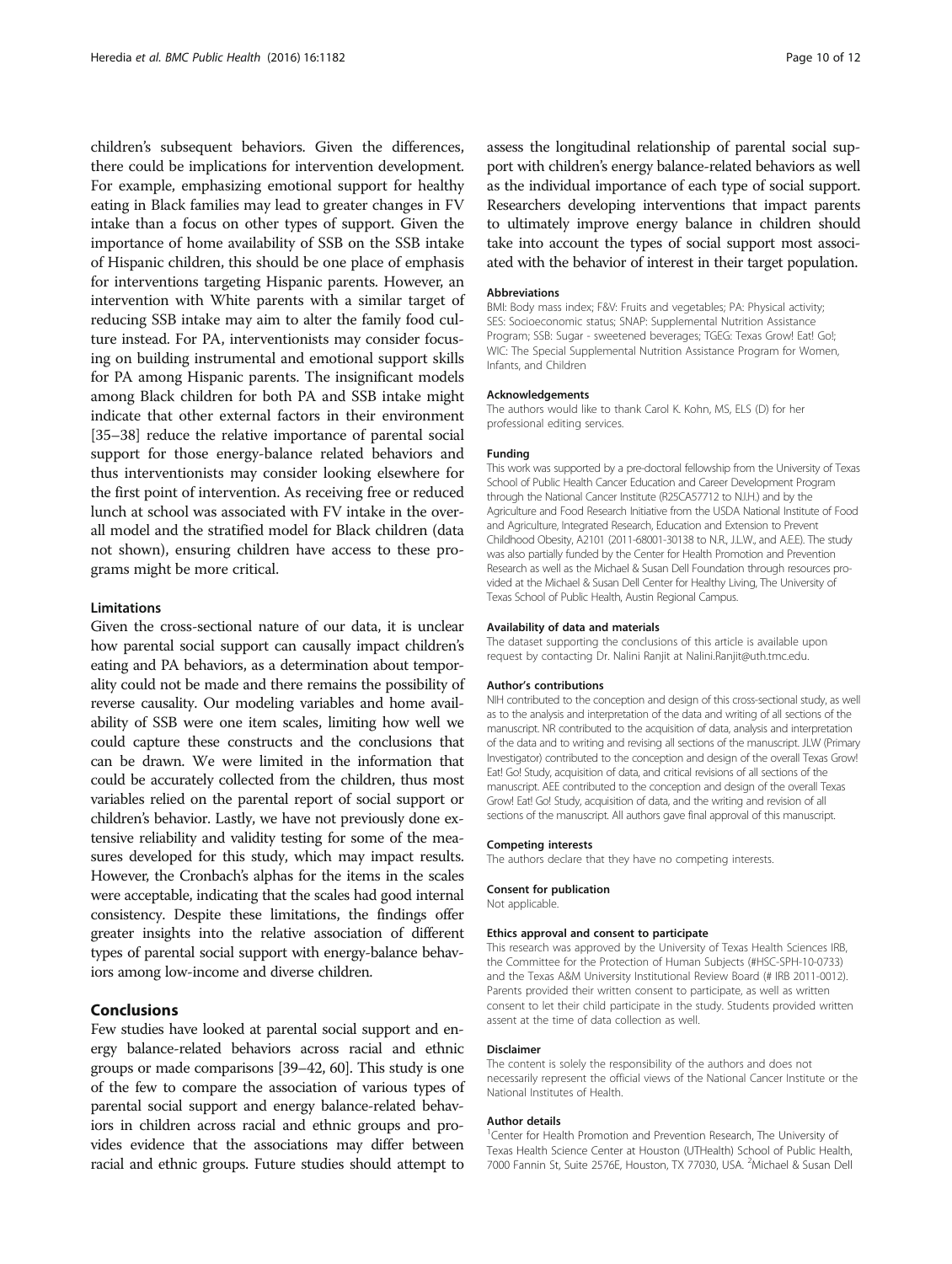<span id="page-10-0"></span>Center for Healthy Living, The University of Texas Health Science Center (UTHealth) School of Public Health, Austin Regional Campus, Austin, TX, USA. <sup>3</sup>Family & Community Health, Texas A&M AgriLife Extension Service, College Station, TX, USA.

### Received: 30 June 2016 Accepted: 9 November 2016 Published online: 22 November 2016

#### References

- 1. Ogden CL, Carroll MD, Kit BK, Flegal KM. Prevalence of childhood and adult obesity in the United States, 2011-2012. J Am Med Assoc. 2014;311:806–14.
- 2. Sharma A, Grummer-Strawn L, Dalenius K, Galuska D, Anandappa M, Borland E, et al. Obesity prevalence among low-income, preschool-aged children-United States, 1998-2008. Morb Mortal Wkly Rep Surveill Summ. 2009;58:769–73.
- 3. Malik VS, Schulze MB, Hu FB. Intake of sugar-sweetened beverages and weight gain: a systematic review. Am J Clin Nutr. 2006;84:274–88.
- 4. Carlson JA, Crespo NC, Sallis JF, Patterson RE, Elder JP. Dietary-related and physical activity-related predictors of obesity in children: a 2-year prospective study. Child Obes. 2012;8:110–5.
- 5. Must A, Tybor D. Physical activity and sedentary behavior: a review of longitudinal studies of weight and adiposity in youth. Int J Obes. 2005;29:S84–96.
- 6. Mikkilä V, Räsänen L, Raitakari O, Pietinen P, Viikari J. Longitudinal changes in diet from childhood into adulthood with respect to risk of cardiovascular diseases: the cardiovascular risk in young Finns study. Eur J Clin Nutr. 2004; 58:1038–45.
- 7. Telama R, Yang X, Viikari J, Välimäki I, Wanne O, Raitakari O. Physical activity from childhood to adulthood: a 21-year tracking study. Am J Prev Med. 2005;28:267–73.
- 8. Kelder SH, Perry CL, Klepp K-I, Lytle LL. Longitudinal tracking of adolescent smoking, physical activity, and food choice behaviors. Am J Public Health. 1994;84:1121–6.
- Craigie AM, Lake AA, Kelly SA, Adamson AJ, Mathers JC. Tracking of obesityrelated behaviours from childhood to adulthood: a systematic review. Maturitas. 2011;70:266–84.
- 10. Golan M, Crow S. Parents are key players in the prevention and treatment of weight-related problems. Nutr Rev. 2004;62:39–50.
- 11. Campbell KJ, Crawford DA, Ball K. Family food environment and dietary behaviors likely to promote fatness in 5-6 year-old children. Int J Obes. 2006;30:1272–80.
- 12. Gustafson SL, Rhodes RE. Parental correlates of physical activity in children and early adolescents. Sports Med. 2006;36:79–97.
- 13. Trost SG, Sallis JF, Pate RR, Freedson PS, Taylor WC, Dowda M. Evaluating a model of parental influence on youth physical activity. Am J Prev Med. 2003;25:277–82.
- 14. Van der Horst K, Paw M, Twisk JW, Van Mechelen W. A brief review on correlates of physical activity and sedentariness in youth. Med Sci Sports Exerc. 2007;39:1241.
- 15. Patrick H, Nicklas TA. A review of family and social determinants of children's eating patterns and diet quality. J Am Coll Nutr. 2005;24:83–92.
- 16. Young EM, Fors SW, Hayes DM. Associations between perceived parent behaviors and middle school student fruit and vegetable consumption. J Nutr Educ Behav. 2004;36:2–12.
- 17. Pearson N, Biddle SJ, Gorely T. Family correlates of fruit and vegetable consumption in children and adolescents: a systematic review. Public Health Nutr. 2009;12:267–83.
- 18. Beets MW, Cardinal BJ, Alderman BL. Parental social support and the physical activity-related behaviors of youth: a review. Health Educ Behav. 2010.
- 19. Edwardson CL, Gorely T. Parental influences on different types and intensities of physical activity in youth: a systematic review. Psychol Sport Exerc. 2010;11:522–35.
- 20. Arcan C, Neumark-Sztainer D, Hannan P, van den Berg P, Story M, Larson N. Parental eating behaviours, home food environment and adolescent intakes of fruits, vegetables and dairy foods: longitudinal findings from Project EAT. Public Health Nutr. 2007;10:1257–65.
- 21. Schoeppe S, Trost SG. Maternal and paternal support for physical activity and healthy eating in preschool children: a cross-sectional study. BMC Public Health. 2015;15:971.
- 22. Biddle SJ, Atkin AJ, Cavill N, Foster C. Correlates of physical activity in youth: a review of quantitative systematic reviews. Int Rev Sport Exerc Psychol. 2011;4: 25–49.
- 23. Springer AE, Kelder SH, Hoelscher DM. Social support, physical activity and sedentary behavior among 6th-grade girls: a cross-sectional study. Int J Behav Nutr Phys Act. 2006;3:8.
- 24. Nicklas TA, Baranowski T, Baranowski JC, Cullen K, Rittenberry L, Olvera N. Family and child-care provider influences on preschool children's fruit, juice, and vegetable consumption. Nutr Rev. 2001;59:224–35.
- 25. Davison KK, Jago R. Change in parent and peer support across ages 9 to 15 yr and adolescent girls' physical activity. Med Sci Sports Exerc. 2009;41:1816–25.
- 26. Fisher JO, Mitchell DC, Smiciklas-Wright H, Birch LL. Parental influences on young girls' fruit and vegetable, micronutrient, and fat intakes. J Am Diet Assoc. 2002;102:58–64.
- 27. Nickelson J, Roseman MG, Forthofer MS, Associations between parental limits, school vending machine purchases, and soft drink consumption among Kentucky middle school students. J Nutr Educ Behav. 2010;42:115–22.
- 28. Spurrier NJ, Magarey AA, Golley R, Curnow F, Sawyer MG. Relationships between the home environment and physical activity and dietary patterns of preschool children: a cross-sectional study. Int J Behav Nutr Phys Act. 2008;5:31.
- Hearn MD, Baranowski T, Baranowski J, Doyle C, Smith M, Lin LS, et al. Environmental influences on dietary behavior among children: availability and accessibility of fruits and vegetables enable consumption. J Health Educ. 1998;29:26–32.
- 30. Ezendam NP, Evans AE, Stigler MH, Brug J, Oenema A. Cognitive and home environmental predictors of change in sugar-sweetened beverage consumption among adolescents. Br J Nutr. 2010;103:768–74.
- 31. van Ansem WJ, van Lenthe FJ, Schrijvers C, Rodenburg G, van de Mheen D. Socio-economic inequalities in children's snack consumption and sugarsweetened beverage consumption: the contribution of home environmental factors. Br J Nutr. 2014;112:467–76.
- 32. Duncan SC, Duncan TE, Strycker LA. Sources and types of social support in youth physical activity. Health Psychol. 2005;24:3.
- 33. Beets MW, Vogel R, Forlaw L, Pitetti KH, Cardinal BJ. Social support and youth physical activity: the role of provider and type. Am J Health Behav. 2006;30:278–89.
- 34. Watt TT, Martinez-Ramos G, Majumdar D. Race/ethnicity, acculturation, and sex differences in the relationship between parental social support and children's overweight and obesity. J Health Care Poor Underserved. 2012;23:1793–805.
- 35. Karpyn A, Manon M, Treuhaft S, Giang T, Harries C, McCoubrey K. Policy solutions to the 'grocery gap'. Health Aff (Millwood). 2010;29:473–80.
- 36. Day K. Active living and social justice: planning for physical activity in lowincome, black, and Latino communities. J Am Plann Assoc. 2006;72:88–99.
- 37. Sallis JF, Glanz K. The role of built environments in physical activity, eating, and obesity in childhood. Future Child. 2006;16:89–108.
- 38. Sallis JF, Glanz K. Physical activity and food environments: solutions to the obesity epidemic. Milbank Q. 2009;87:123–54.
- 39. O'Loughlin J, Paradis G, Kishchuk N, Barnett T, Renaud L. Prevalence and correlates of physical activity behaviors among elementary schoolchildren in multiethnic, low income, inner-city neighborhoods in Montreal, Canada. Ann Epidemiol. 1999;9:397–407.
- 40. Arredondo EM, Elder JP, Ayala GX, Campbell N, Baquero B, Duerksen S. Is parenting style related to children's healthy eating and physical activity in Latino families? Health Educ Res. 2006;21:862–71.
- 41. Adkins S, Sherwood NE, Story M, Davis M. Physical activity among African-American girls: the role of parents and the home environment. Obes Res. 2004;12:38S–45.
- 42. Donnelly R, Springer A. Parental social support, ethnicity, and energy balance– related behaviors in ethnically diverse, Low-income, urban elementary schoolchildren. J Nutr Educ Behav. 2015;47:10–8.
- 43. Bauer KW, Neumark-Sztainer D, Fulkerson JA, Hannan PJ, Story M. Familial correlates of adolescent girls' physical activity, television use, dietary intake, weight, and body composition. Int J Behav Nutr Phys Act. 2011;8:25.
- 44. Peterson MS, Lawman HG, Wilson DK, Fairchild A, Van Horn ML. The association of self-efficacy and parent social support on physical activity in male and female adolescents. Health Psychol. 2013;32:666.
- 45. Spears-Lanoix EC, McKyer ELJ, Evans A, McIntosh WA, Ory M, Whittlesey L, et al. Using family-focused garden, nutrition, and physical activity programs to reduce childhood obesity: the Texas! Go! Eat! Grow! pilot study. Child Obes. 2015;11:707–14.
- 46. Evans ARN, Hoelscher D, Jovanovic C, Lopez M, McIntosh A, Ory MG, Whittlesey L, McKyer L, Kirk A, Smith C, Walton C, Heredia NI, Warren JL. Impact of school-based vegetable garden and physical activity coordinated health interventions on weight status and weight-related behaviors of ethnically diverse, low-income students: study design and baseline data of